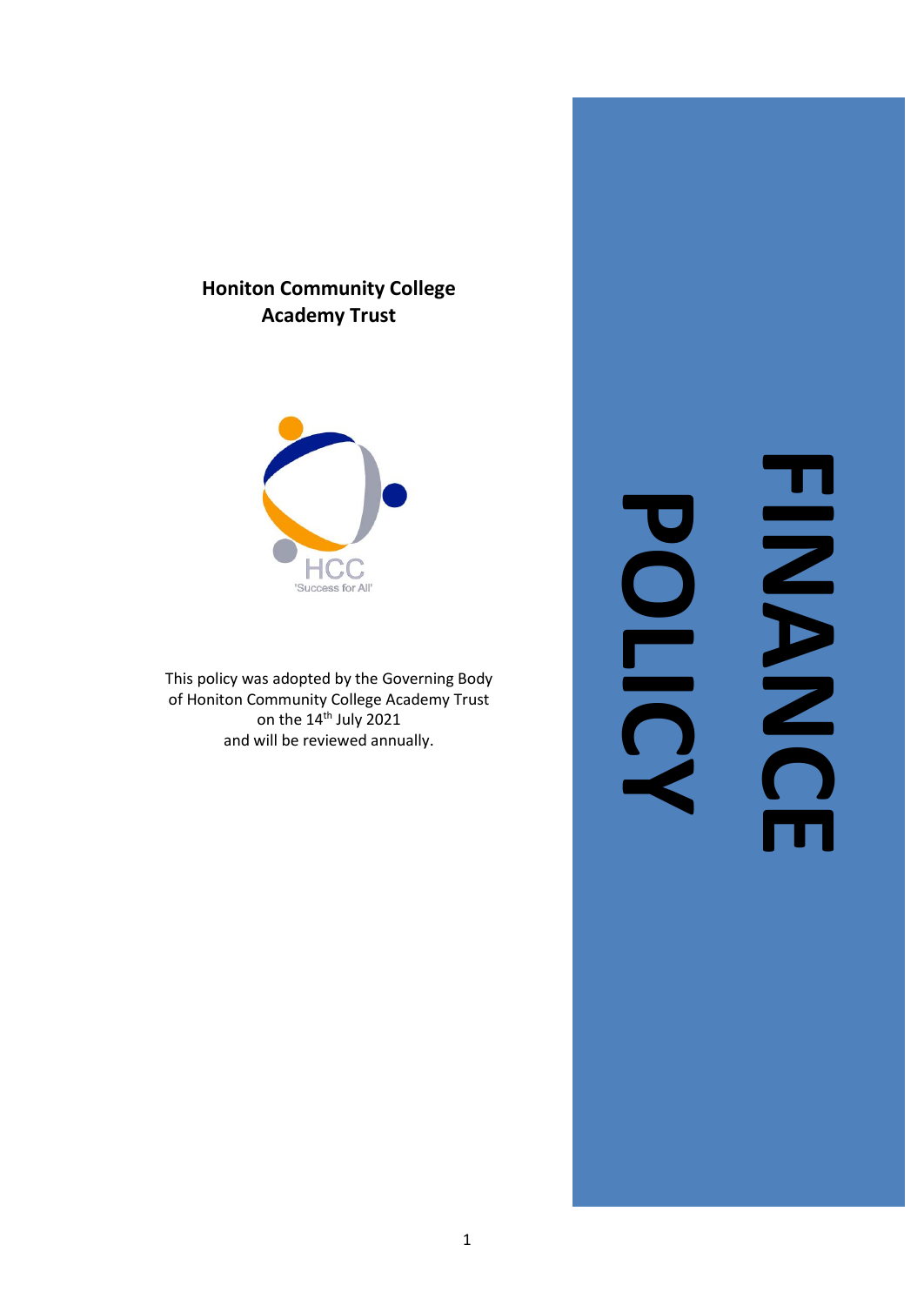### **Finance Policy**

#### **Contents**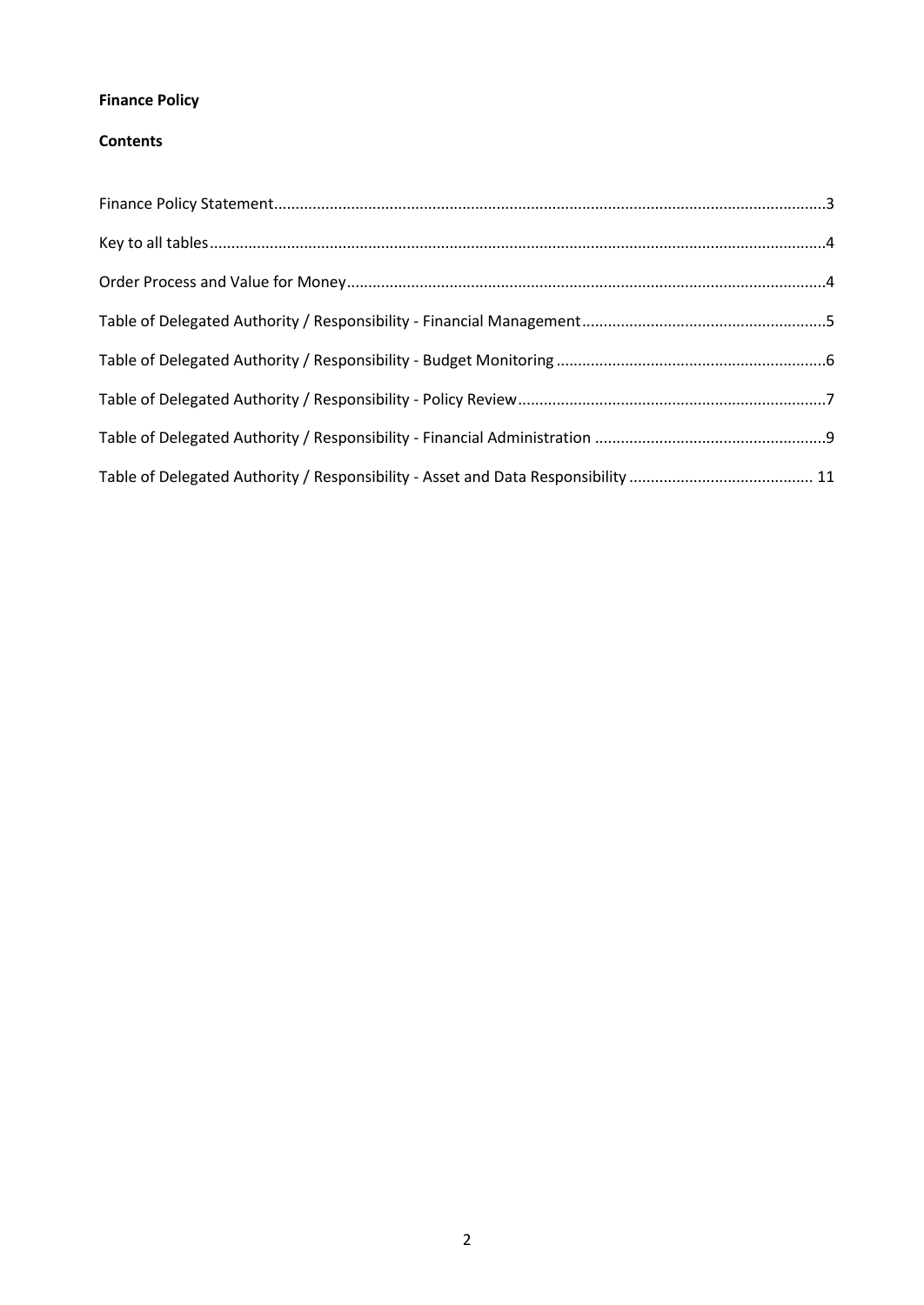#### <span id="page-2-0"></span>**Finance Policy Statement**

This statement sets out the Governors policy on the management of finances within the college. It applies to all funds delegated or devolved within the provisions of the Schools Standards and Framework Act 1998.

- 1. The Governors have overall responsibility for securing the efficient and effective administration of the College and its' resources. Accordingly, the Governors regard proper control of the College finances as being of utmost importance and as such follow guidance contained within the Academies Financial Handbook (AFH).
- 2. All staff involved in financial transactions are required to be fully aware of and to comply with the requirements of the AFH and also those directions found in the College Finance Procedures Manual. There are two main strands to this:
- 3. The Principal is accountable to the Governors for the exercise of delegated authority and in turn staff are accountable through their line management to the Principal. Staff must not exceed their delegated authority which must only be exercised within the above framework of overarching rules and College policies and will be held accountable for their decisions and actions. Any matter of financial consequence shall be drawn to the attention of the Governing body in a timely manner.
- 4. All financial dealings are to be conducted:
	- in a framework of openness thereby allowing proper scrutiny and evaluation and
	- with absolute integrity and regard for the good reputation of the College
- 5. Proposals for the deployment of financial resources shall be properly supported and each proposal shall demonstrate Best Value and its sustainability in the light of the resources likely to be available. The published College Finance Procedures should be followed and used as a reference document in finance transactions.
- 6. The regular comparison of spending against budget is intended to highlight those areas where the budget is under pressure to enable effective remedial management action and to identify those areas where resources may be released to fund un-resourced elements within the College Development Plan. This process should take place at two levels:
	- Formal reporting to Governors
	- Ongoing Internal monitoring
- 7. The Governors regard the passage of timely and accurate information as being central to the success of their policy. The Principal is responsible for putting suitable arrangements in place to ensure the financial data within College are both up to date and accurate so that any member of staff responsible for control of a budget can have an accurate position statement upon request. Internal monitoring is to take place not less frequently than monthly. Separate statements for each fund are required.
- 8. The staff identified as budget holders are responsible for controlling those aspects of the budget (in line with their job description) and ensuring that the Director of Finance and Resources is kept fully informed of spending against budget.
- 9. Budget holders will receive on an annual basis a copy of the Budget Holders Guidance which they will be expected to comply with along with a statement of their budget allocation.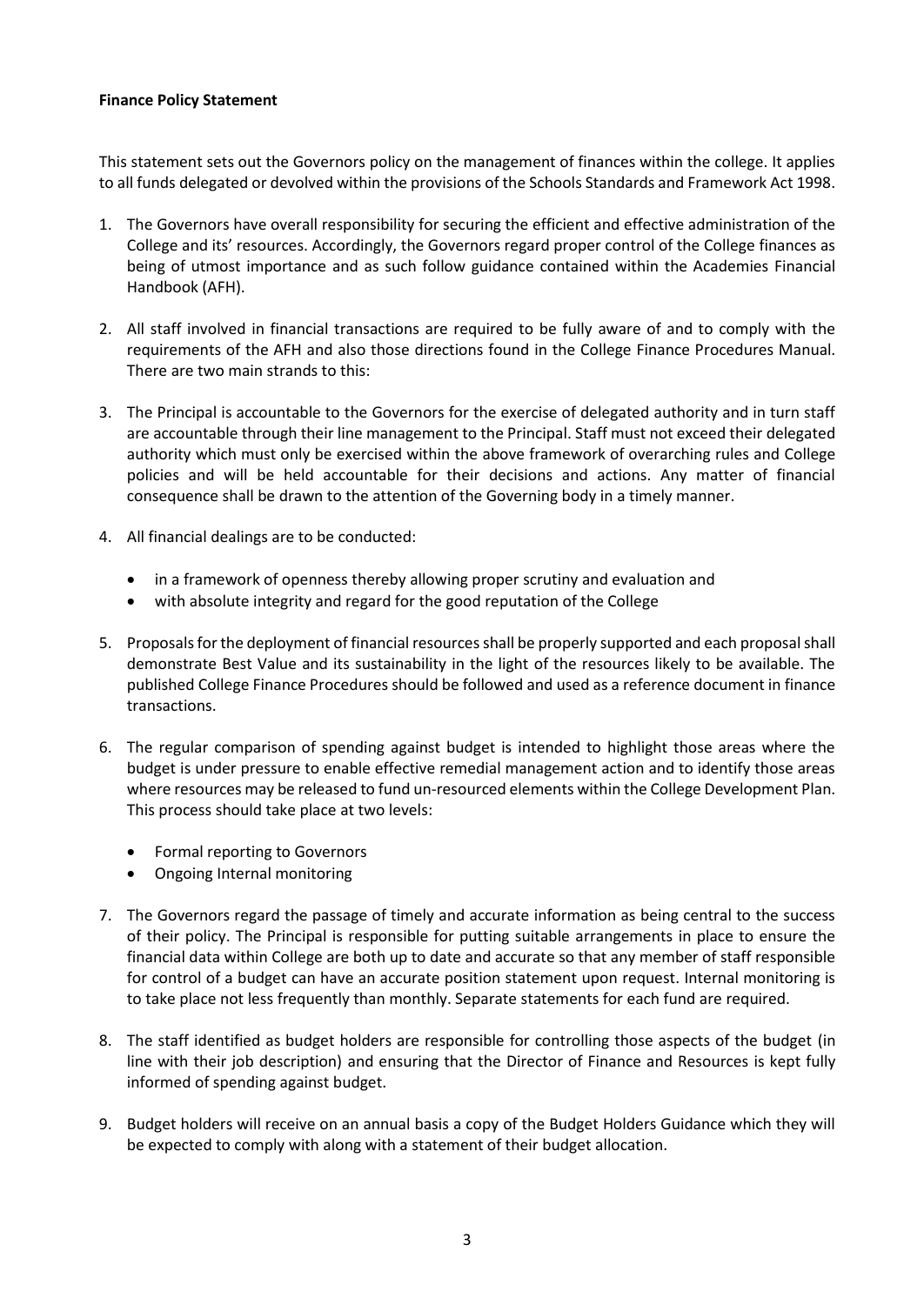- 10. The Principal is responsible for ensuring regular monitoring of all budget lines and formal reporting to Governors. Formal reports with explanatory commentaries including information about changes in non-financial data (e.g. student numbers) are required to be circulated no less than 7 days in advance of the relevant meeting. It is essential that the forecast year end position together with the implications for at least the next two years is kept under ongoing review.
- 11. Where routine budget monitoring reveals budgetary pressures requiring urgent attention which cannot await the next programmed meeting the Principal shall notify the chair of the Resources Committee with a view to a meeting being convened.

The tables below set out the delegated authority and responsibilities of individuals together with the frequencies at which tasks and reports must be completed.

This policy was approved by the Governing Body on  $12^{\text{th}}$  July and is signed on its behalf by the Chair of Governors.

| <b>Frequency (FR)</b> | <b>Functions (F)</b>      | <b>Notes</b>                                      |
|-----------------------|---------------------------|---------------------------------------------------|
| $O =$ Ongoing         | $O = Overse$              | # Substitute name of fund or budget<br>holders    |
| $W = Weekly$          | $S =$ Supervises          | <b>£</b> Insert individual limits                 |
| $M =$ Monthly         | $R =$ Reports             | * Acts within delegated powers and if<br>required |
| $H = Half Termly$     | $C = Co-ordinates$        |                                                   |
| $T = Termly$          | ü= Does                   |                                                   |
| $Y = After Year-End$  | $A =$ Assists as required |                                                   |

#### <span id="page-3-0"></span>**Key to all tables**

#### <span id="page-3-1"></span>**Value for Money**

Where possible orders should be proven to be good value according to the table below. On those occasions where it is not possible to comply with these guidelines, the reason should be documented.

| Goods valued under £1,500             | 1 verbal/email quote/screen print of prices |
|---------------------------------------|---------------------------------------------|
| Goods valued £1,500 - £9,999          | 2 email quotes/screen prints of prices      |
| £10,000 (£15,000 for works) - £50,000 | 3 written quotes (email acceptable)         |
| £50,000 - EU Threshold                | <b>Tenders</b>                              |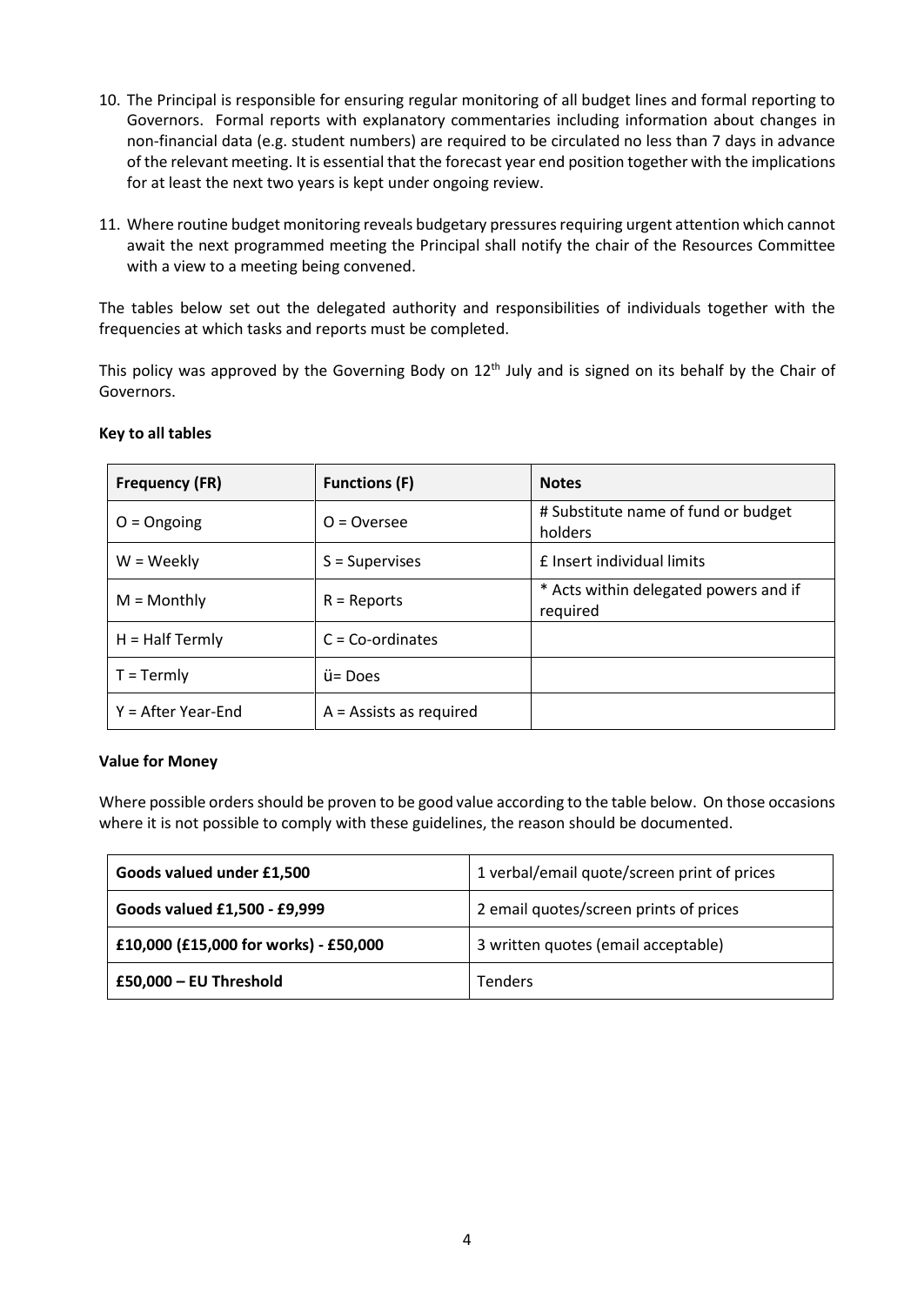# **Table of Delegated Authority / Responsibility - Financial Management**

<span id="page-4-0"></span>

| <b>Function</b>                                                                                                                 | Governing Body | <b>Chair of Governors</b> | Resources Committee | Performance and Pay Review<br>Committee | Nominated Governors | Principal | Senier Vice Principal | Director of Finance and<br><b>Resources</b> | Finance Officer | Finance Assistant | <b>Budget Holders</b> | Clerk to the Governors |
|---------------------------------------------------------------------------------------------------------------------------------|----------------|---------------------------|---------------------|-----------------------------------------|---------------------|-----------|-----------------------|---------------------------------------------|-----------------|-------------------|-----------------------|------------------------|
| Comply with Financial<br>Regulations and AFH                                                                                    | ü              | ü                         | ü                   | ü                                       | ü                   | ü         | ü                     | ü                                           | ü               | ü                 | ü                     | ü                      |
| Comply with Minimum<br>Standards                                                                                                | ü              | ü                         | ü                   | ü                                       | ü                   | ü         | ü                     | ü                                           | ü               | ü                 | ü                     | ü                      |
| Ensure separation of duties                                                                                                     | ü              |                           |                     |                                         |                     | ü         |                       | ü                                           | ü               | ü                 |                       |                        |
| Ensure internal controls<br>operate correctly                                                                                   | ü              |                           |                     |                                         |                     | ü         |                       | ü                                           | ü               | ü                 |                       |                        |
| <b>Ensure Governors Policies</b><br>are complied with                                                                           | ü              | ü                         | ü                   | ü                                       | ü                   | ü         | ü                     | ü                                           | ü               | ü                 | ü                     | ü                      |
| <b>College Development Plan:</b><br>updated annually                                                                            | ü              |                           | ü                   |                                         |                     | ü         |                       | ü                                           |                 |                   |                       |                        |
| Prepare including costings<br>(new + next 2 years)                                                                              |                |                           |                     |                                         |                     | ü         |                       | ü                                           |                 |                   |                       |                        |
| Sets spending priorities                                                                                                        | ü              |                           |                     |                                         |                     | ü         |                       | ü                                           |                 |                   |                       |                        |
| Approves costed items for<br>new year budget *budget<br>holders - only within their<br>delegated budget not the<br>whole budget | ü              |                           |                     |                                         |                     | ü         |                       | ü                                           |                 |                   | ü*                    |                        |
| Review plan outcomes                                                                                                            | ü              |                           | ü                   |                                         |                     | ü         |                       |                                             |                 |                   |                       |                        |
| <b>Annual Revenue Budget and Five-Year Revenue Budget</b>                                                                       |                |                           |                     |                                         |                     |           |                       |                                             |                 |                   |                       |                        |
| Prepare                                                                                                                         |                |                           |                     |                                         |                     |           |                       | ü                                           |                 |                   |                       |                        |
| Approve                                                                                                                         | ü              |                           | ${\sf R}$           |                                         |                     |           |                       |                                             |                 |                   |                       |                        |
| Monitor                                                                                                                         | ü              |                           | ü                   |                                         |                     | ü         |                       | ü                                           |                 |                   |                       |                        |
| Register of Interests                                                                                                           | ü              | ü                         | ü                   | ü                                       | ü                   | ü         | ü                     | ü                                           |                 |                   |                       | ü                      |
| Register of Eligibility to<br>Serve                                                                                             |                |                           |                     |                                         |                     |           |                       |                                             |                 |                   |                       | ü                      |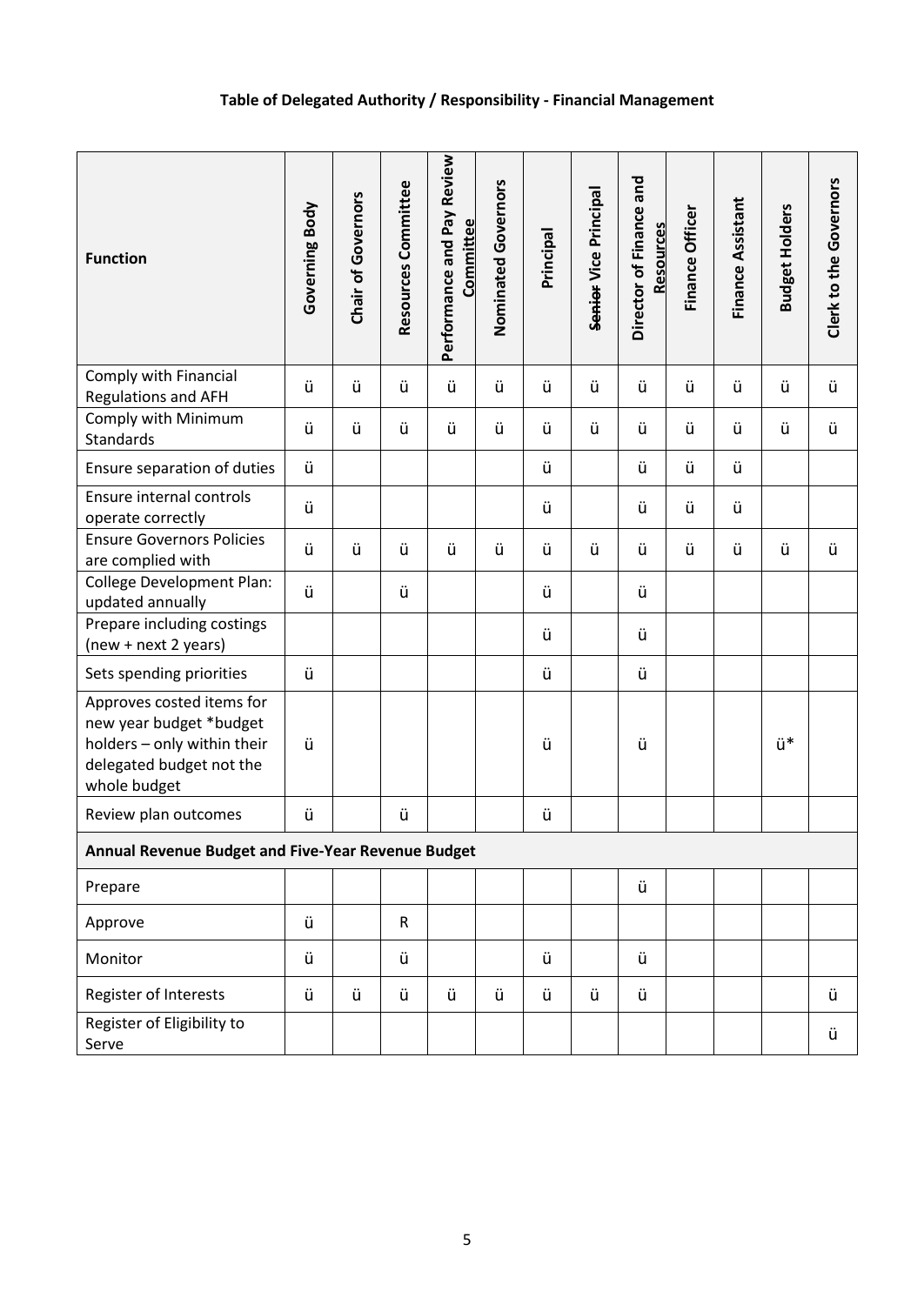# **Table of Delegated Authority / Responsibility - Budget Monitoring**

<span id="page-5-0"></span>

| <b>Function</b>                                                                    |   | <b>Chair of</b><br>Governo<br>rs | Governo<br>rs |           | <b>Resource</b><br>S<br>Com. |           | Principal    |             | <b>Director</b><br>of<br><b>Finance</b><br>and<br><b>Resource</b><br>S |           | <b>Finance</b><br><b>Officer</b> |           | <b>Budget</b><br><b>Holders</b> |           |
|------------------------------------------------------------------------------------|---|----------------------------------|---------------|-----------|------------------------------|-----------|--------------|-------------|------------------------------------------------------------------------|-----------|----------------------------------|-----------|---------------------------------|-----------|
|                                                                                    | F | <b>FR</b>                        | F             | <b>FR</b> | F                            | <b>FR</b> | F            | <b>FR</b>   | F                                                                      | <b>FR</b> | F                                | <b>FR</b> | $\mathsf{F}$                    | <b>FR</b> |
| <b>Maintenance of</b><br>records                                                   |   |                                  |               |           |                              |           | S            |             | ü                                                                      | W         | ü                                | W         |                                 |           |
| <b>Download of Data</b>                                                            |   |                                  |               |           |                              |           | S            |             | ü                                                                      | W         | ü                                | W         |                                 |           |
| <b>Reconciliation of</b><br><b>Data</b>                                            |   |                                  |               |           |                              |           | S            |             | ü                                                                      | M         | ü                                | M         |                                 |           |
| <b>Updates forecasts</b><br>& resource forecast<br>model                           |   |                                  |               |           |                              |           | S            |             | ü                                                                      | M         |                                  |           |                                 |           |
| <b>Monitoring of</b><br>budget lines/cost<br>centres                               |   |                                  |               |           |                              |           | $\mathsf{C}$ | M           | ü                                                                      | M         |                                  |           | ü                               | M         |
| <b>Maintain forecast</b><br>of year-end<br>position.                               |   |                                  |               |           |                              |           | ü            | $\mathsf O$ | ü                                                                      | M         |                                  |           |                                 |           |
| <b>Initiates</b><br>management<br>action*                                          |   |                                  |               |           |                              |           | ü            |             | ü                                                                      |           |                                  |           |                                 |           |
| <b>Prepares formal</b><br>budget monitoring<br>statement for each<br>fund          |   |                                  |               |           |                              |           | ü            | M           | ü                                                                      | M         |                                  |           |                                 |           |
| <b>Prepares</b><br>commentary                                                      |   |                                  |               |           |                              |           | ü            | M           | ü                                                                      | M         |                                  |           |                                 | Α         |
| <b>Presents updated</b><br>resource forecast<br>model                              |   |                                  |               |           |                              |           | ü            |             | ü                                                                      | M         |                                  |           |                                 |           |
| <b>Receives Monthly</b><br><b>Management</b><br><b>Accounts</b>                    | ü | M                                | ü             | H         | ü                            | H         | ü            | M           |                                                                        |           |                                  |           |                                 |           |
| <b>Initiates</b><br>management<br>action*/makes<br>recommendations<br>to Governors |   |                                  |               |           | ü                            |           |              |             |                                                                        |           |                                  |           |                                 |           |
| <b>Amend CIP (if</b><br>required)                                                  |   |                                  | ü             |           |                              |           |              |             |                                                                        |           |                                  |           |                                 |           |
| Outturn report                                                                     |   |                                  | ü             | Υ         |                              |           | ü            | Y           | ü                                                                      | Y         |                                  |           |                                 |           |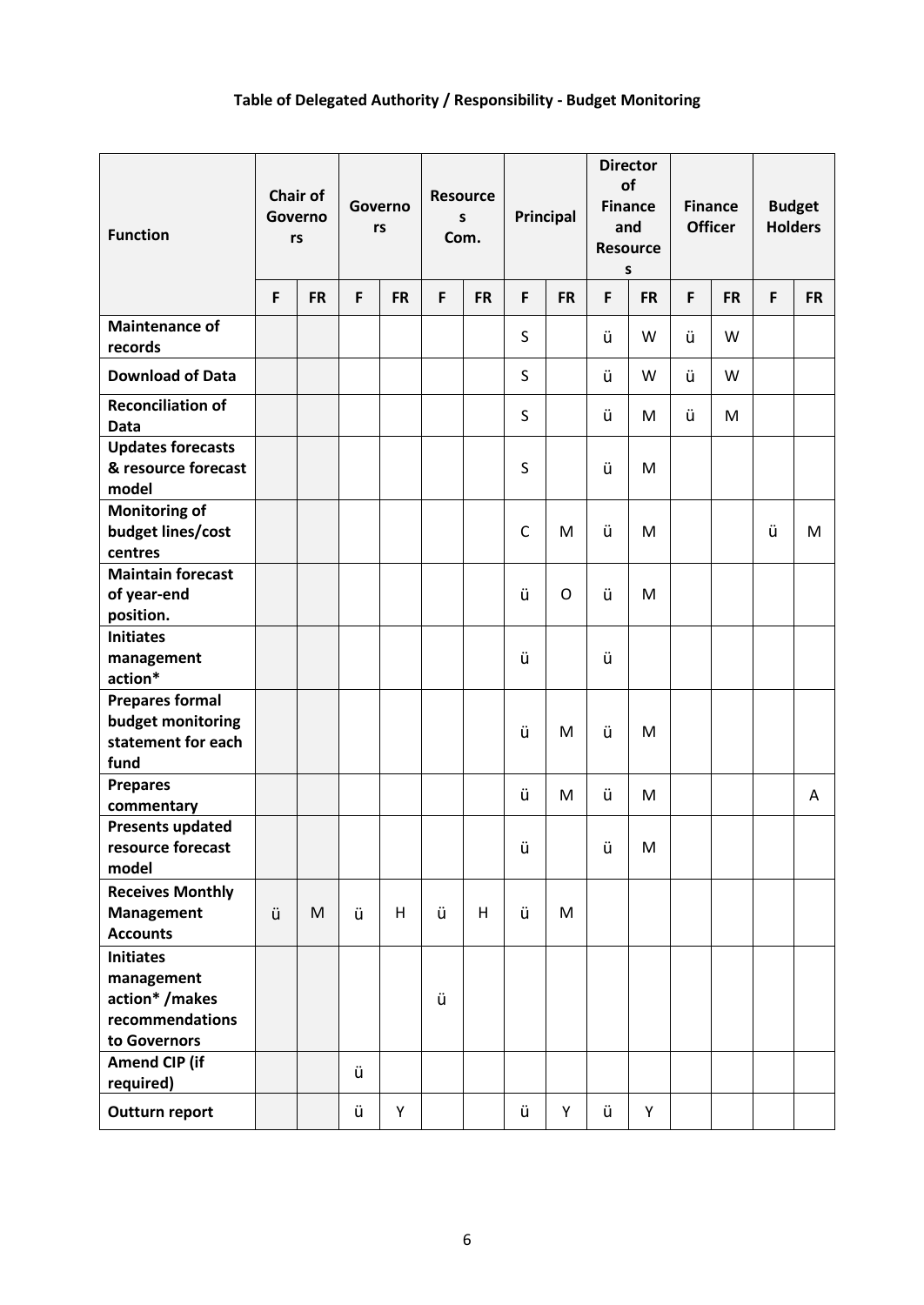<span id="page-6-0"></span>

| <b>Function</b>                                | Governors | Resources Committee | Performance and Pay<br>Committee | Nominated Governor | Principal | Director of Finance and<br>Resources | 급 | Clerk to Governors |  |  |  |
|------------------------------------------------|-----------|---------------------|----------------------------------|--------------------|-----------|--------------------------------------|---|--------------------|--|--|--|
| <b>Finance Policy</b>                          |           |                     |                                  |                    |           |                                      |   |                    |  |  |  |
| Prepare                                        |           |                     |                                  |                    |           | ü                                    |   |                    |  |  |  |
| Approve                                        | ü         |                     |                                  |                    |           |                                      |   |                    |  |  |  |
| Initiate annual review                         |           |                     |                                  |                    |           | ü                                    |   |                    |  |  |  |
| <b>Remission of Fees &amp; Charging Policy</b> |           |                     |                                  |                    |           |                                      |   |                    |  |  |  |
| <b>Initiates Annual review</b>                 |           |                     |                                  |                    |           | ü                                    |   |                    |  |  |  |
| Recommendations                                |           | ü                   |                                  |                    | ü         | ü                                    |   |                    |  |  |  |
| Approve                                        | ü         |                     |                                  |                    |           |                                      |   |                    |  |  |  |
| <b>Lettings Policy</b>                         |           |                     |                                  |                    |           |                                      |   |                    |  |  |  |
| <b>Initiates Annual review</b>                 |           |                     |                                  |                    |           | ü                                    |   |                    |  |  |  |
| Recommendations                                |           |                     |                                  |                    | ü         | ü                                    |   |                    |  |  |  |
| Approve                                        |           | ü                   |                                  |                    |           |                                      |   |                    |  |  |  |
| <b>Insurance review</b>                        |           |                     |                                  |                    |           |                                      |   |                    |  |  |  |
| Initiates Annual review                        |           |                     |                                  |                    |           | ü                                    |   |                    |  |  |  |
| Recommendations                                |           |                     |                                  |                    | ü         | ü                                    |   |                    |  |  |  |
| Approve                                        |           | ü                   |                                  |                    |           |                                      |   |                    |  |  |  |
| <b>Governors Expenses</b>                      |           |                     |                                  |                    |           |                                      |   |                    |  |  |  |
| <b>Initiates Annual review</b>                 |           |                     |                                  |                    |           |                                      |   | ü                  |  |  |  |
| Recommendations                                |           | ü                   |                                  |                    |           |                                      |   |                    |  |  |  |
| Approve                                        | ü         |                     |                                  |                    |           |                                      |   |                    |  |  |  |
| Personnel: annual review of salaries           |           |                     |                                  |                    |           |                                      |   |                    |  |  |  |
| Initiates Annual review                        |           |                     |                                  |                    | ü         | ü                                    |   | ü                  |  |  |  |
| Recommendations                                |           |                     | ü                                |                    | ü         |                                      |   |                    |  |  |  |
| Approve                                        | ü         | ü                   | ü                                |                    |           |                                      |   |                    |  |  |  |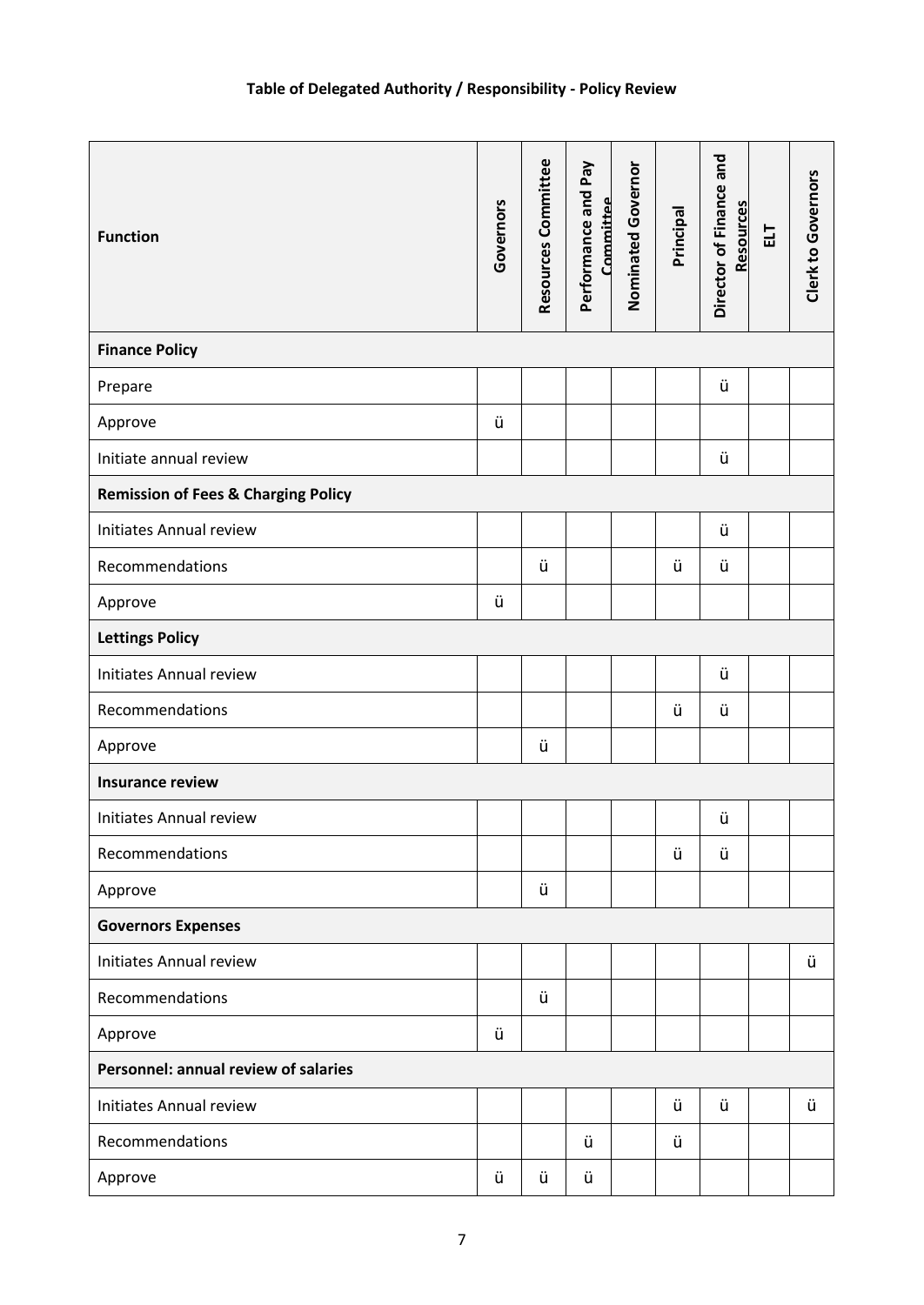| <b>Income</b>                         |    |   |  |  |       |   |   |   |  |  |
|---------------------------------------|----|---|--|--|-------|---|---|---|--|--|
| Determine policy for advancing credit |    |   |  |  |       |   |   |   |  |  |
| <b>Purchase of Services</b>           |    |   |  |  |       |   |   |   |  |  |
| Initiates review                      |    |   |  |  |       | ü |   |   |  |  |
| Recommendations                       |    |   |  |  | ü     | ü | ü |   |  |  |
| Approve                               | ü  | ü |  |  | <br>ü | ü |   |   |  |  |
| <b>Appointment of Auditors</b>        |    |   |  |  |       |   |   |   |  |  |
| Initiates review                      |    |   |  |  |       | ü |   | ü |  |  |
| Recommendations                       |    | ü |  |  | <br>ũ | ü |   |   |  |  |
| Approve                               | Ü* | ü |  |  |       |   |   |   |  |  |

• Appointment of Auditors is approved by Members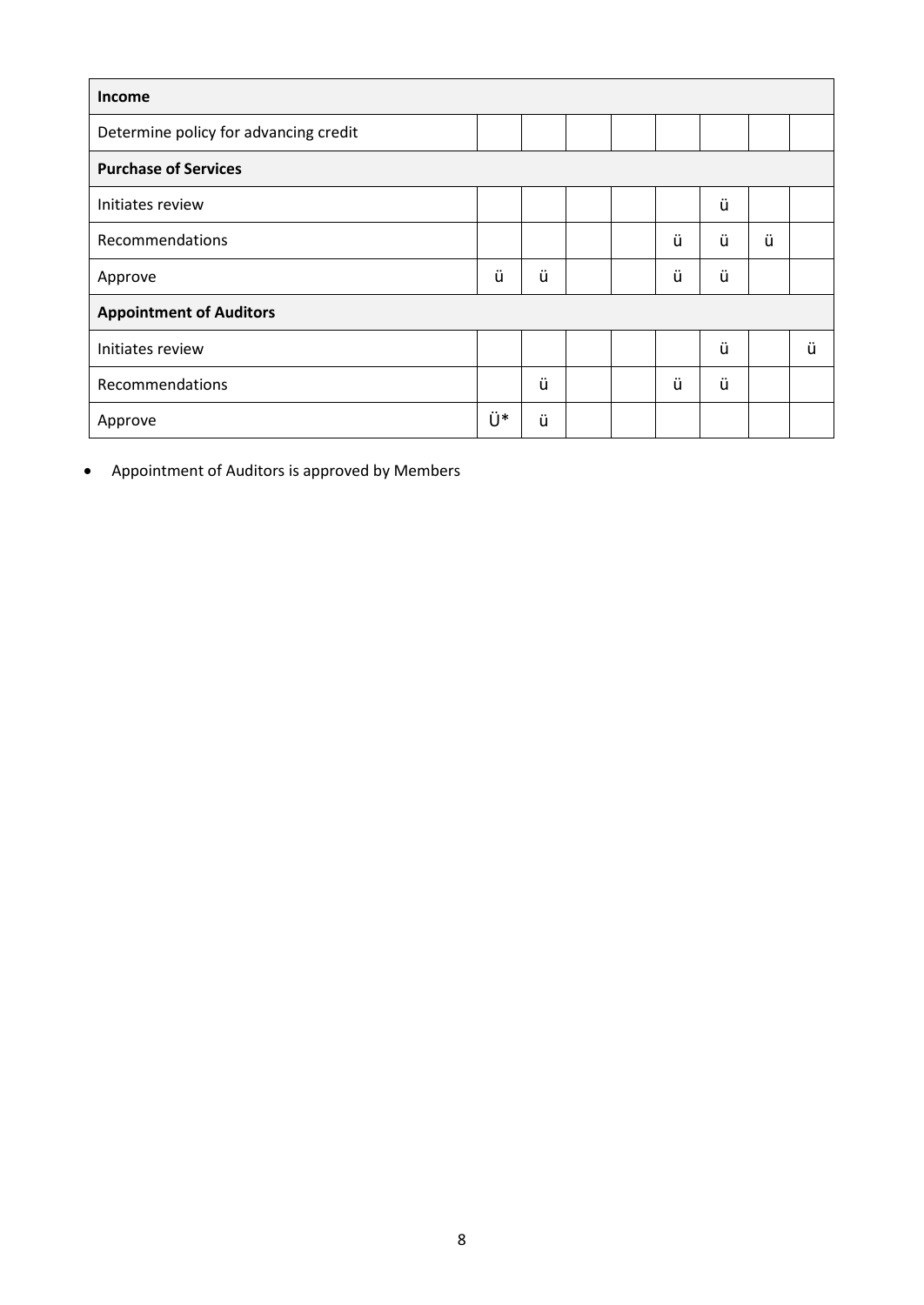## **Table of Delegated Authority / Responsibility - Financial Administration**

<span id="page-8-0"></span>

| <b>Spending Decisions</b>                                                           | Full Governors | Resources Committee | Nominated Governors | Principal    | Director of Finance<br>and Resources | Principals PA | <b>Budget Holders</b> | Finance Officer | Finance Assistant |
|-------------------------------------------------------------------------------------|----------------|---------------------|---------------------|--------------|--------------------------------------|---------------|-----------------------|-----------------|-------------------|
| Authorise appointment of staff/contracts                                            | ü              |                     |                     | ü            |                                      |               |                       |                 |                   |
| Prepare payroll                                                                     |                |                     |                     |              |                                      | ü             |                       |                 |                   |
| Prepare Supply/Temporary Payroll                                                    |                |                     |                     |              |                                      |               |                       | ü               | ü                 |
| Authorise payroll forms                                                             |                |                     |                     | ü            | ü                                    |               |                       |                 |                   |
| Authorise spending on approved budgeted<br>items provided in current years budget.* | ü              |                     |                     | ü            | £20,000                              |               | £1,000                |                 |                   |
| Authorise spending on other items (non-<br>routine /not identified in plan)*        | ü              | £20,001             |                     | £20,000      | £20,000                              |               | £500                  |                 |                   |
| Open tenders                                                                        | ü              |                     | ü                   | ü            | ü                                    |               |                       |                 |                   |
| Accept tenders                                                                      | ü              |                     | ü                   | ü            |                                      |               |                       |                 |                   |
| Evaluate tenders                                                                    | ü              |                     | ü                   | $\mathsf{A}$ | A                                    |               |                       |                 |                   |
| Accept written quotations*                                                          | ü              | £50,000             |                     | £20,000      | £20,000                              |               |                       |                 |                   |
| Receive goods                                                                       |                |                     |                     | ü            | ü                                    |               | ü                     | ü               | ü                 |
| Verify invoices                                                                     |                |                     |                     |              | ü                                    |               |                       | ü               | ü                 |
| Authorise invoices for payment                                                      |                |                     |                     | ü            | ü                                    |               | ü                     |                 |                   |
| Use of College charge card                                                          |                |                     |                     | £1,000       | £6,000                               |               |                       | £6,000          |                   |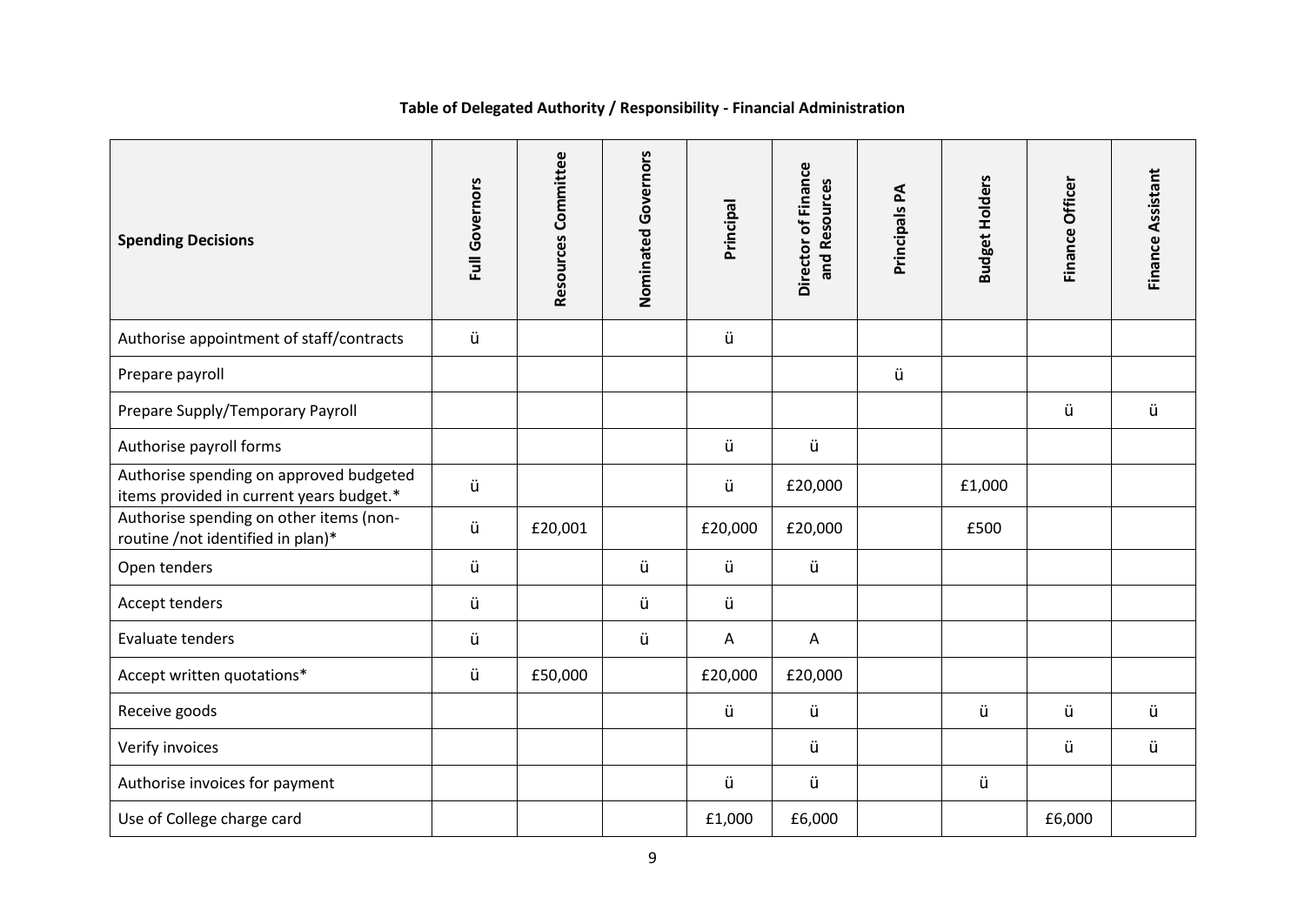|   |         |         | ü       |        |   |   |
|---|---------|---------|---------|--------|---|---|
|   |         | ü       | ü       |        |   |   |
|   |         |         | ü       |        | ü | ü |
|   |         |         | ü       |        | ü | ü |
|   |         |         |         |        |   |   |
|   |         | ü       | ü       |        |   |   |
|   |         |         |         |        | ü |   |
|   |         |         | ü       |        |   |   |
|   |         |         |         |        |   |   |
|   |         | £50     | £50     | £50    |   |   |
|   |         | ü       | ü       |        |   |   |
|   |         |         | ü       |        | ü | ü |
|   |         |         |         |        |   |   |
|   |         |         | ü       |        | ü | ü |
| ü | £50,000 | £20,000 | £20,000 |        |   |   |
|   |         |         |         |        |   |   |
|   | £50,000 | £20,000 | £20,000 | £1,000 |   |   |
|   |         |         |         |        |   |   |

\* Subject to compliance with Best Value requirements